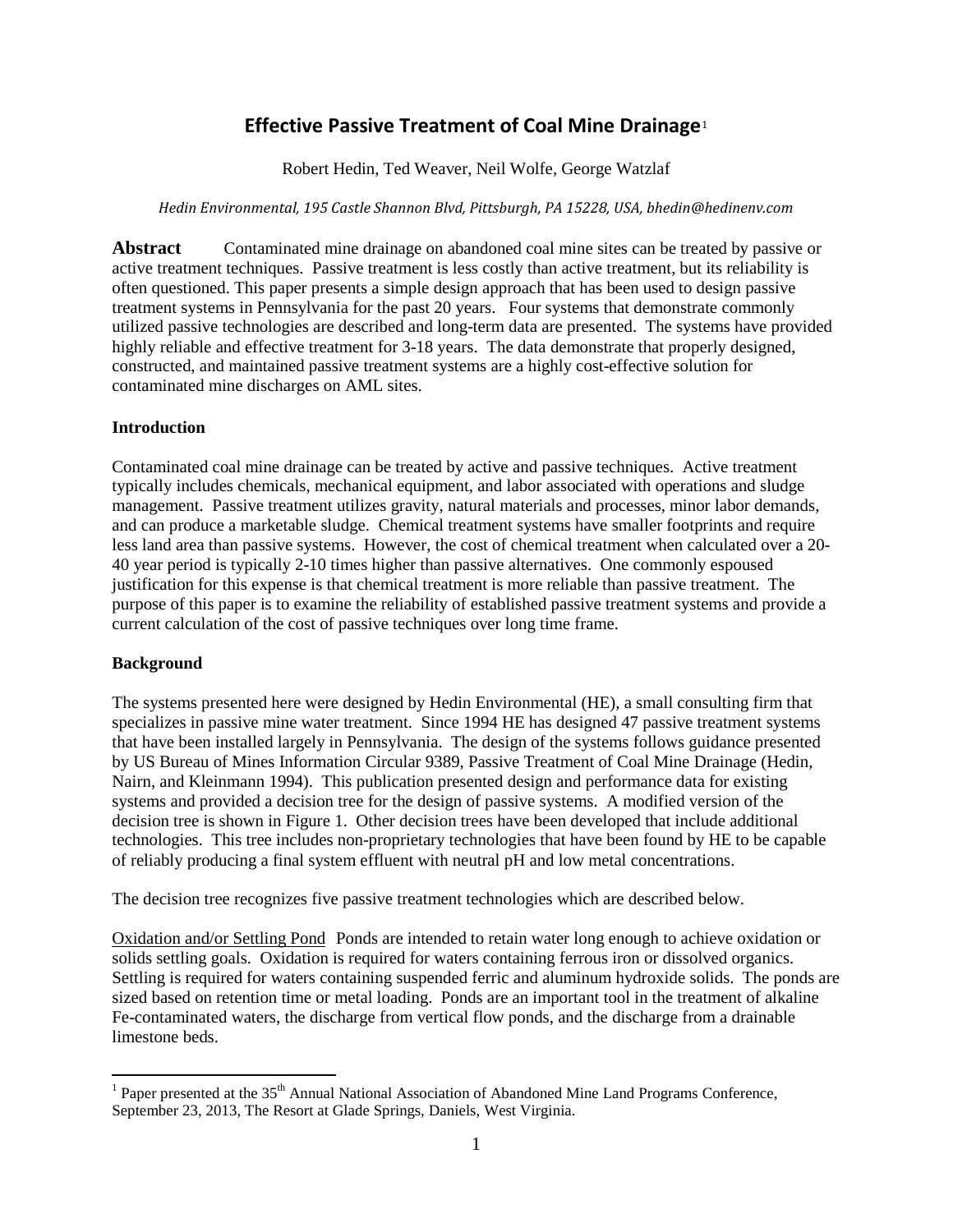Constructed Wetland Constructed wetlands are intended to polish effluents before discharge. The wetlands included here are aerobic and contain shallow water depths. Wetlands are commonly positioned after settling ponds where they remove residual suspended solids that are difficult to remove in ponds. Wetlands are also used for Mn removal.

Anoxic Limestone Drain An anoxic limestone drain (ALD) is a buried bed of limestone that adds alkalinity to flow-through acidic water through carbonate dissolution. The "drain" name is an artifact of early systems that were designed similar to french drains. A better terminology would be anoxic limestone *bed.* ALDs are not appropriate for waters containing Al or ferric iron ( $Fe^{3+}$ ) because these metals will form solids within the limestone aggregate, decrease its permeability, and eventually plug the system. For anoxic waters contained with ferrous iron or manganese, the ALD is the most effective and least costly method available for treating acidity (Ziemkiewicz, Skousen and Simmons 2003). The design of ALDs is described in Watzlaf and Hedin (1993) and Hedin, Watlaf and Nairn (1994).

Oxic Limestone Bed An oxic limestone bed (OLB) is open to the atmosphere. Acidity is neutralized through carbonate dissolution. OLBs were originally developed for pH adjustment and Mn removal. Mn occurs through the formation of dense Mn solids and, under most conditions, plugging of the aggregate does not occur for at least ten years. Mn removal in oxic limestone beds appears to be faster than in wetlands. A recent modification is the *drainable* limestone bed (DLB) where the oxic limestone bed is drained empty regularly (weekly) in order to maintain the aggregate porosity and permeability. This approach has proved effective for treating AMD containing Al and ferric iron without the plugging problems that occur with anoxic limestone drains are exposed to these metals. More information on the DLB is available at Wolfe, Hedin, and Weaver (2010).

Vertical Flow Pond A vertical flow pond (VFP) is a pond that contains a layer of limestone aggregate overlain by an alkaline organic substrate overlain by water. AMD enters on the surface and flows vertically down through the organic substrate, where pH adjustment and Al removal occurs, and down through the limestone where alkalinity generation occurs. An under drain collects the water and discharges. The VFP was developed for acidic waters containing Al and ferric iron. While these metals form solids that will eventually foul the substrates, the large surface area provided by the vertical flow approach provides years of performance before the substrates need rehabilitation. Because of the organic matter, the discharge from a VFP typically contains dissolved organics and reduced sulfur compounds. A settling pond is required to remove these contaminants.

The decision tree (Figure 1) is a series of chemical assessments that provide technological recommendations. The first determination is whether the discharge is alkaline or acidic. Net alkaline discharges do not require alkalinity generation and the typical problems are ferrous iron and manganese. These contaminants are removed with oxidation/settling ponds, constructed wetlands, and oxic limestone beds. If the discharge is net acidic, alkalinity generation is required and several choices are available. If the discharge is anoxic and does not contain Al or ferric iron, an ALD is suitable. If the discharge is not appropriate for an ALD, then either a VFP or DLB is suitable. The criteria distinguishing these two choices are not clear at this time (to the author). DLBs have not been tested on AMD with high Fe concentrations, so the VFP approach may be more suitable for acidic water with more than 20 mg/L Fe. If Mn removal is required, the DLB should be considered. DLB systems have a smaller footprint, but require more maintenance than VFP systems.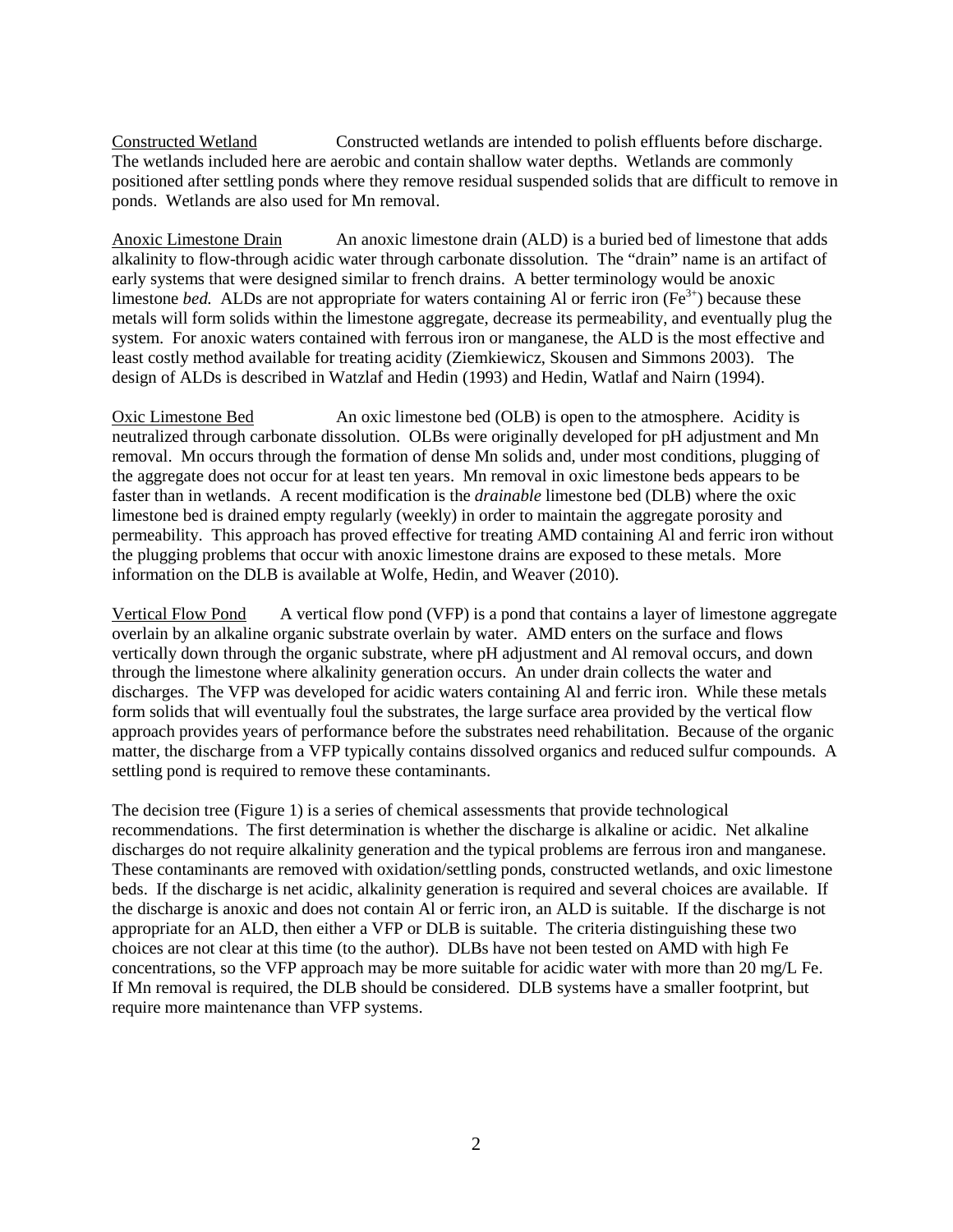

*Figure 1. Decision tree for the design of passive treatment systems. Key: DO, dissolved oxygen; Fe3+, ferric iron; Fe2+, ferrous iron; Al, aluminum; Mn, manganese*

## **Results: Case Studies**

Four examples of the effectiveness of the core technologies are presented. The Marchand system is an aerobic system that has been treating a net alkaline Fe-contaminated deep mine discharge since 2007 with oxidation/settling ponds and a constructed aerobic wetland. The SR-114D system has treated an acidic Fe-contaminated discharge since 1995 with an anoxic limestone drain. The Anna S system has treated acidic discharges contaminated with Al,  $Fe<sup>3+</sup>$ , and Mn since 2004 with vertical flow ponds and aerobic wetlands. The Scootac system has treated an acidic discharge contaminated with Al and Mn since 2010 with a drainable limestone bed and settling pond.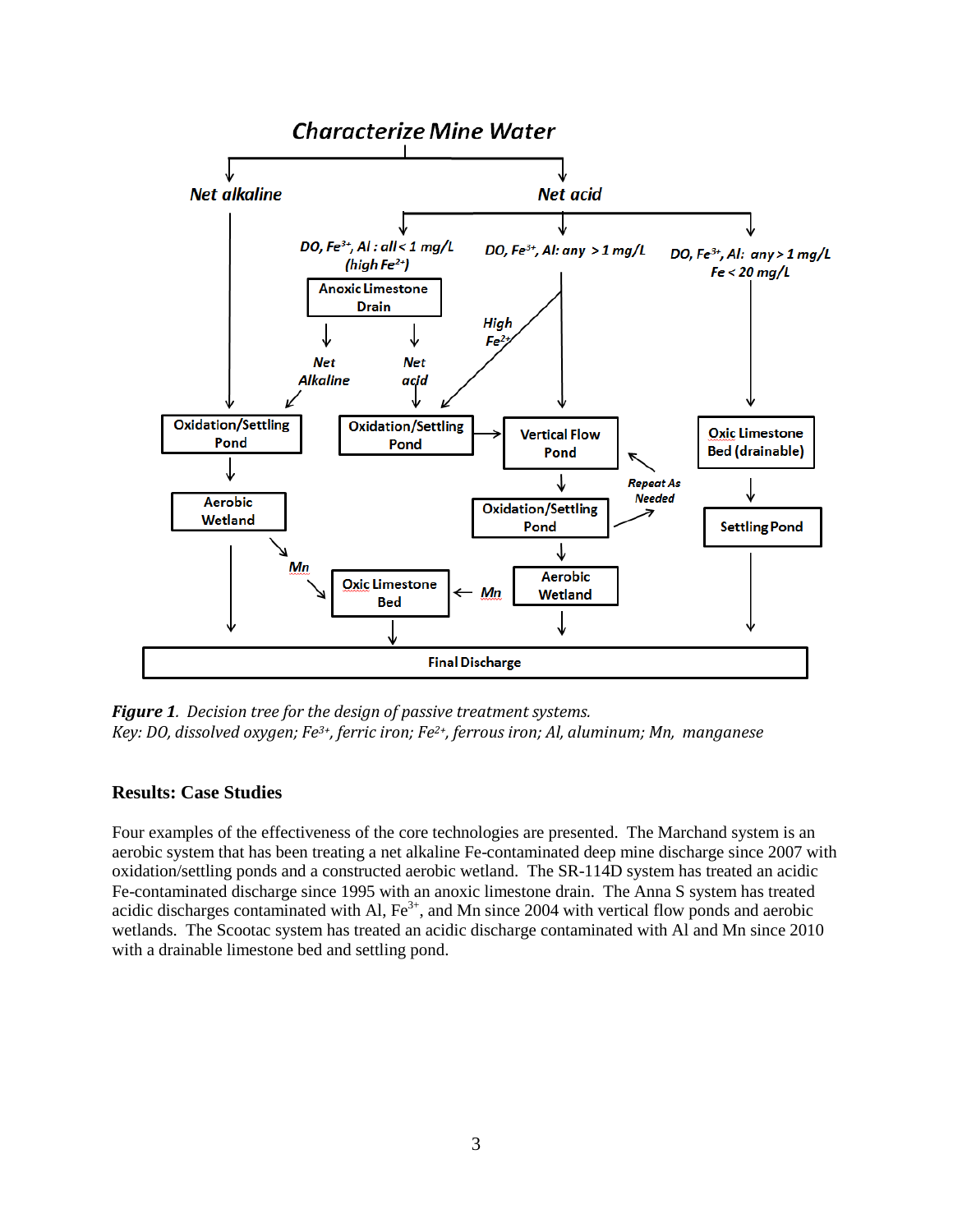#### **Marchand Passive System: Ponds and Constructed Wetland**

The Marchand Mine passive treatment system is shown in Figure 2. It is located at  $40^{\circ}$  14' 04.81" N; 79 $^{\circ}$ 45' 55.63 W. The system was installed in 2006 to treat a large Fe-contaminated discharge from an underground mine in the Pittsburgh coal seam that was active in the first half of the  $20<sup>th</sup>$  century. The mine is flooded and has discharged since the 1950's. The passive treatment system was constructed in 2006 for \$1.3 million, which included design, permitting, and construction. Funding was provided by a grant from the Pennsylvania Growing Greener Program to the Sewickley Creek Watershed Association. The system was constructed on an 18 acre AML property obtained by Sewickley Creek Watershed Association for a nominal cost. The discharge originally flowed directly to the stream in a channel at an elevation that did not allow passive treatment. The discharge was raised 5 feet which provided the gravity flow needed to support a passive design. The system consists of six serially-connected ponds (total surface area of 230,000 ft<sup>2</sup>) followed by a single 320,000 ft<sup>2</sup> constructed wetland. The ponds were constructed in compacted clay (no organic substrate) and have retained an open-water environment. The wetland was constructed with the best available soil (obtained onsite) and planted with a mix of aquatic plant species. The system is described in more detail in Hedin (2008).

Table 1 shows the average flow and chemistry of the influent, effluent of the final pond (F) and effluent of the wetland (system final effluent). The influent flow rate ranged between 1,268 and 2,481 gpm and has averaged 1,876 gpm. The mine water is alkaline and contains approximately 72 mg/L Fe. The system effluent has contained an average 1 mg/L. Figure 3 shows influent and effluent Fe concentrations between 2007 and 2013. Of 96 measurements of Fe in the final effluent, only 4 were higher than 3 mg/L and the highest measurement was 6.0 mg/L. The treatment system was effective year round. A significant cold weather decline in the removal of Fe was not evident.

The system's operation and maintenance involves routine inspections/monitoring and sludge management. The system produces approximately 350 ton/yr of iron solids. Problems with iron scaling of pipes that connect the ponds were corrected by replacing three of the most problematic pipes with open troughs in 2012. Iron solids in the first three ponds were removed in 2012 and collected in geotubes which are visible in Figure 2 adjacent to Pond A. The cost of the sludge removal was \$120,000. About \$40,000 of this cost was infrastructure that will be used in future sludge removal efforts. It is anticipated that solids management will cost ~\$160,000 every 8 years or, on an annualized basis, \$20,000/year. Routine sampling and inspections costs are about \$5,000/yr. The total annual cost, \$25,000/yr, has a 20 year present value (5%) of \$311,000. The total 20 year cost of the system (installation and operation) is \$1.6 million.

The solids produced by the passive treatment are ~90% pure iron oxide (FeOOH) which is being processed for eventual sale (Hedin 2012). If the iron solids can be successfully sold then the long-term costs will be largely eliminated, decreasing the total 20 year present value cost to \$1.3 million (system construction).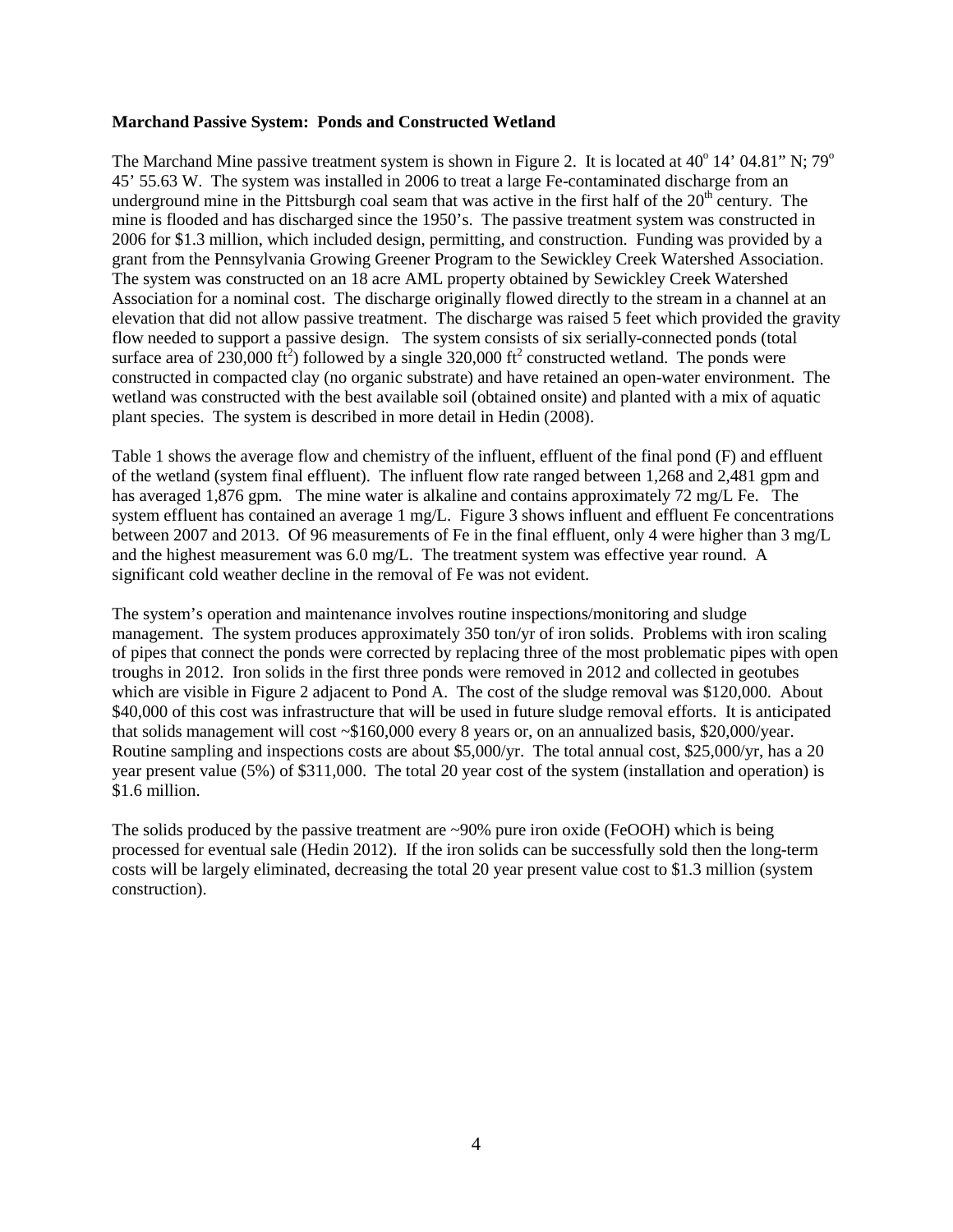| тээ нэ сосаг эаэрстаса эонаэ. |             |      |     |                          |       |       |              |                 |           |            |  |
|-------------------------------|-------------|------|-----|--------------------------|-------|-------|--------------|-----------------|-----------|------------|--|
|                               | <b>Flow</b> | pH   | Alk | Acid                     | Fetot | Fedis | <b>Mntot</b> | Altot           | $SO4$ tot | <b>TSS</b> |  |
|                               | gpm         | S.U. |     | $mg/L$ CaCO <sub>3</sub> | mg/L  | mg/L  | mg/L         | mg/L            | mg/L      | mg/L       |  |
| Influent                      | 1,876       | 6.30 | 335 | $-189$                   | 72.4  | 66.8  | 1.2          | ${}< 0.1$       | 1,036     | 25         |  |
| Pond F out                    | na          | 7.10 | 230 | $-196$                   | 12.4  | 1.4   | 1.1          | ${}< 0.1$       | 117       | 16         |  |
| Effluent                      | na          | 7.76 | 216 | $-188$                   | 1.0   | 0.1   | 0.5          | ${}_{\leq 0.1}$ | .160      | <6         |  |

*Table 1 Average conditions at the Marchand Mine passive treatment system, Jan 2007 – May 2013. TSS is total suspended solids.* 



*Figure 2 Marchand passive treatment system on August 29, 2012. Arrows show flow paths. Circles are sampling points.* 



*Figure 3. Concentrations of Fe at system influent and effluent.*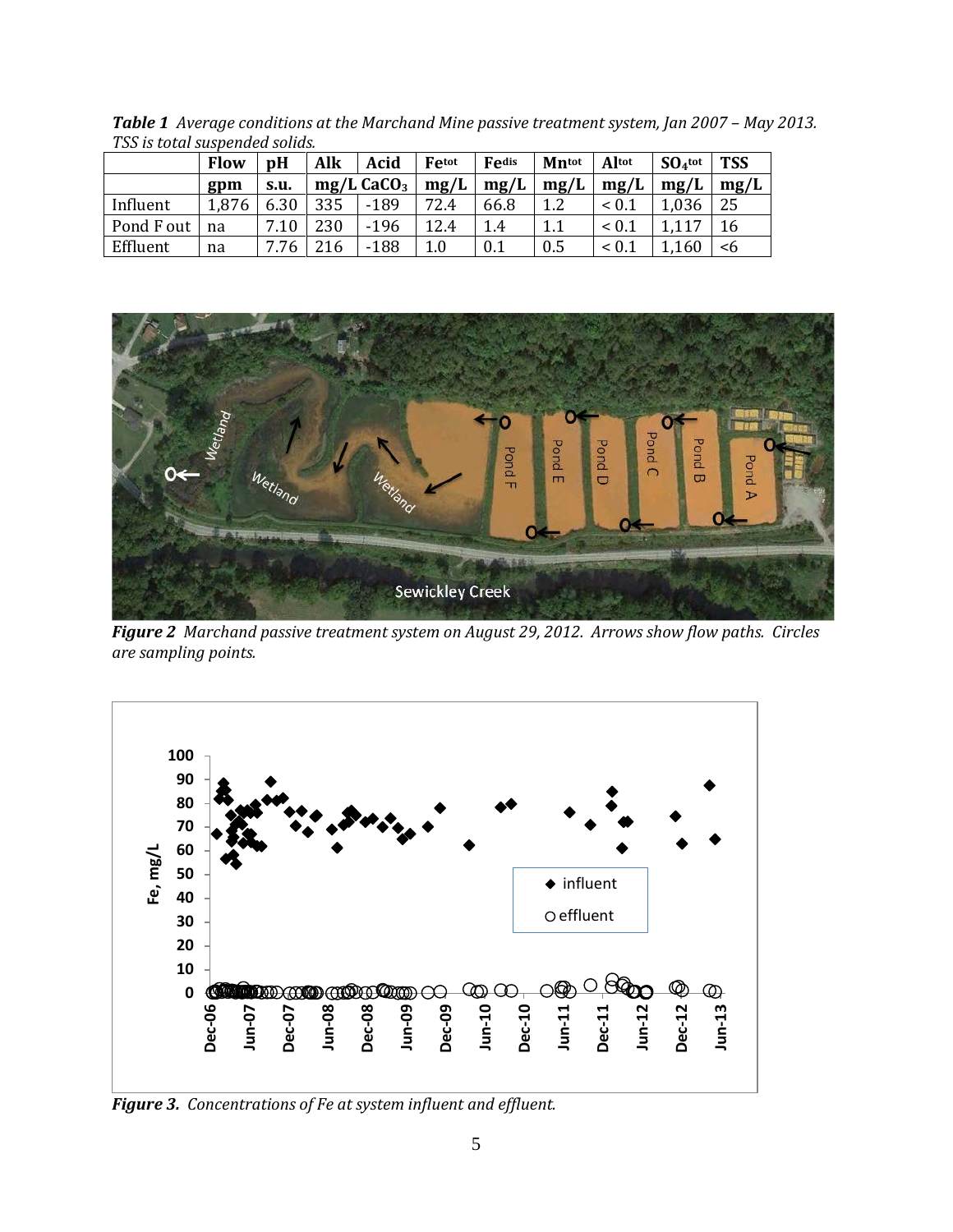#### **SR-114D: Anoxic Limestone Drain**

The SR4114D treatment system was installed in 1995 as part of a bond forfeiture project. The system location is  $41^{\circ}$  05' 43.30 N, 79 $^{\circ}$  49' 36.05 W. The site contains an abandoned above drainage underground mine in the Brookville coal seam that was sealed in the 1970's through an AML project. The primary discharge in 1995 was an artesian flow from an abandoned well located below the sealed mine. It was postulated that the flooded mine was flowing into an underlying aquifer and the well provided a conduit for the aquifer to discharge to the surface. Many artesian flows of acid mine drainage in northwestern Pennsylvania are a consequence of a similar interaction of AML and abandoned wells (Hedin, Stafford, and Weaver 2005).

The original AMD had pH 6 and contained 52 mg/L alkalinity but had a net acidity of 58 mg/L due to the presence of 43 mg/L Fe and 1 mg/L Mn. (Al was less than 1 mg/L). The passive system included an anoxic limestone drain (ALD) followed by a settling pond, three constructed wetlands, and a very large pre-existing natural wetland. During the excavation of the ALD an abandoned gas well was intercepted which produced AMD. Both discharges were collected and piped into a single 1,300 ton ALD. The cost of the ALD construction was approximately \$30,000 in 1995 and today would be approximately \$60,000. When the system was constructed in 1995, the ALD was the believed to be the largest one in northern Appalachia. The ALD is the focus of this discussion.

Over the last 18 years the ALD's discharge has been sampled 54 times for alkalinity (Figure 4) and 45 times for total Fe (Figure 5). Flow, which is measured at a weir at the final effluent, has been measured 33 times. The ALD's discharge flow rate has averaged 114 gpm and has not changed substantially during the last 18 years. The Fe concentration of the ALD discharge has averaged 36 mg/L and has not changed over the last 18 years (figure 5). The ALD initially produced 150-200 mg/L alkalinity, but has recently decreased to about 100 mg/L. To maintain a net alkaline discharge, the alkalinity should be at least 65 mg/L. This condition is being achieved.

Alkalinity is generated in ALDs through the dissolution of calcite. Studies of existing ALDs have concluded that retention of 10-15 hours is needed to obtain the maximum amount of alkalinity from the limestone (Watzlaf and Hedin 1993; Hedin, Watzlaf, and Nairn 1994). The retention time for the SR-114D ALD at the time it was constructed was about 11 hours. Since 1996, the ALD has lost about 224 tons of limestone (17% of its original tonnage) and the retention time at average flow has decreased to 9 hours. This decay in retention time in the limestone bed is likely responsible (partially) for the decrease in alkalinity production.

The ALD has not required any maintenance over the last 18 years. This is a typical result for properly designed and constructed ALDs. The ALD will require major maintenance when the limestone dissolution advances to a point where the effluent is no longer net alkaline or the hydrologic conductivity of the limestone is compromised by stone loss. It is anticipated that the ALD's eventual rehabilitation that will involve its excavation, repairs to influent and effluent piping, and replacement of about 500 tons of limestone. The cost for this activity is estimated at \$20,000-30,000. Assuming a \$30,000 cost every 20 years, \$1,000/yr routine O&M, and an initial construction cost of \$60,000 (2013 dollars), then the 20 year present value cost for the ALD is approximately \$95,000. This calculation only considers the ALD and does not account for the system's pond and wetlands.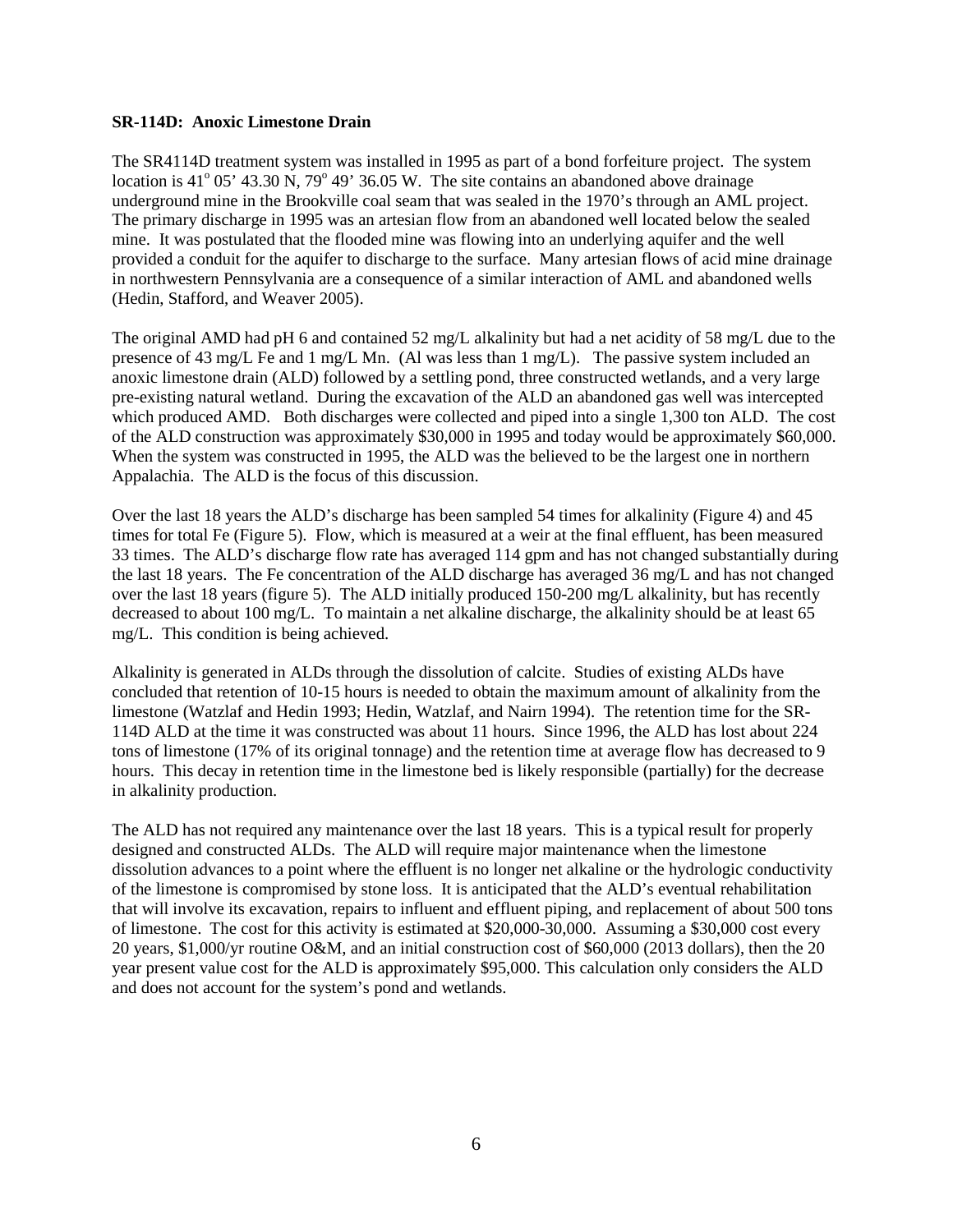

*Figure 4. Concentrations of alkalinity at the SR-114D ALD effluent. Diamonds are field measurements and circles are laboratory measurements.*



*Figure 5. Concentrations of Fe (total) at the SR-114D ALD effluent.*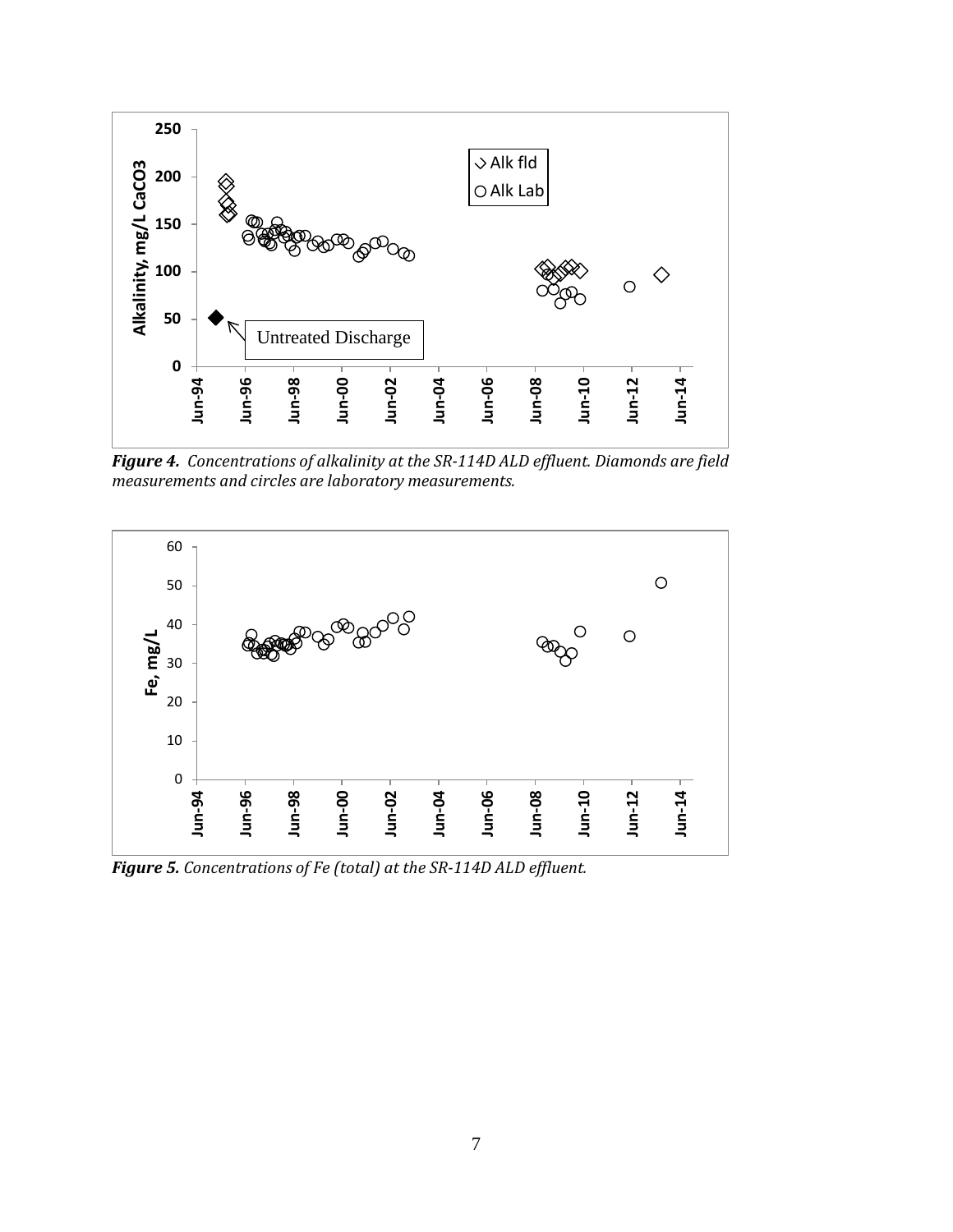#### **Anna S Passive Treatment Complex: Vertical Flow Ponds and Wetlands**

The Anna S Mine passive treatment complex is shown in Figure 6. Its location is 41 $\degree$  37' 17.21 N, 77 $\degree$ 18' 07.94 W. Two independent systems treat three discharges from an abandoned underground mine in the Bloss coal seam. The only suitable treatment area was located  $1.200 - 3.200$  ft from the discharges, so they were each collected and piped (8" HDPE) to the treatment area. The AMD is low pH and contains elevated Al, Fe, and Mn. Both systems treat the acidic water with four parallel vertical flow ponds followed by constructed wetlands. Each system contains a flow distribution structure that splits the AMD and pipes it independently to the VFPs. This design allows one VFP to be shut down for maintenance while flow to the other VFPs continues and treatment is not disrupted. The effluents from each VFP are then combined and directed into the wetlands for polishing and final discharge. The VFPs and wetlands were constructed in on-site soils without synthetic liners. More information about the sytem's design is available in Hedin et al. (2010).

The VFPs were designed similarly. Each contains 3 ft of limestone aggregate overlain with 1 foot of alkaline organic substrate which is overlain with 1-2 ft of water. The VFPs range in size from  $31,500 \text{ ft}^2$  $-40,800$  ft<sup>2</sup> and contain (individually) 3,100 – 4,200 tons of limestone aggregate and 700-900 CY of organic substrate. These are large VFPs and the passive treatment complex is the largest passive treatment project implemented in Pennsylvania to date. The project was funded with \$2.2 million from the Pennsylvania Growing Greener program and \$300,000 from the Office of Surface Mining. The systems were installed in 2003/04 and have been operating continuously since 2004. The Babb Creek Watershed Association received the funds, managed the construction, and has conducted O&M operations over the last 10 years.

The systems have provided good reliable treatment of the AMD. Table 2 shows the average chemistry of the influents, the VFP effluents, and the final effluents. All three AMD inflows are acidic, but the chemistry of the HD discharge is particularly severe. The VFPs raise the pH, add alkalinity, remove most of the Al, a portion of the Fe, and have little effect on Mn. Flow through the wetlands removes residual Fe and a portion of the Mn. Figures 7 and 8 show concentrations of alkalinity at the final effluents. Every effluent sample has been strongly net alkaline.

The Babb Creek Watershed Association inspects the system monthly and conducts maintenance as needed. Routine O&M costs about \$5,000/yr. In 2010 the organic substrates in the several VFPs in each system were inspected. The substrate in the VFPs in the Anna system was found to be  $\sim$ 70% viable which was considered a positive finding. The substrate in the VFPs in the HD system was found to be 25-50% viable. Because of this finding, the organic substrate in the four HD VFPs was rehabilitated in 2012/13. Approximately 9 inches of new alkaline organic substrate was added to each VFP. The cost of this major maintenance activity was \$200,000. A similar activity is expected to be needed for the Anna VFPs in the next three years. It is expected that the organic substrates will need to be replaced every 8 years for the HD VFPs and every 12 years for the Anna VFPs. The total annualized cost for routine O&M and organic substrate rehabilitation is \$45,000/yr which has a 20 year present value cost of \$560,000. The total cost of the system (2004 construction plus PV of future O&M) is \$3.1 million.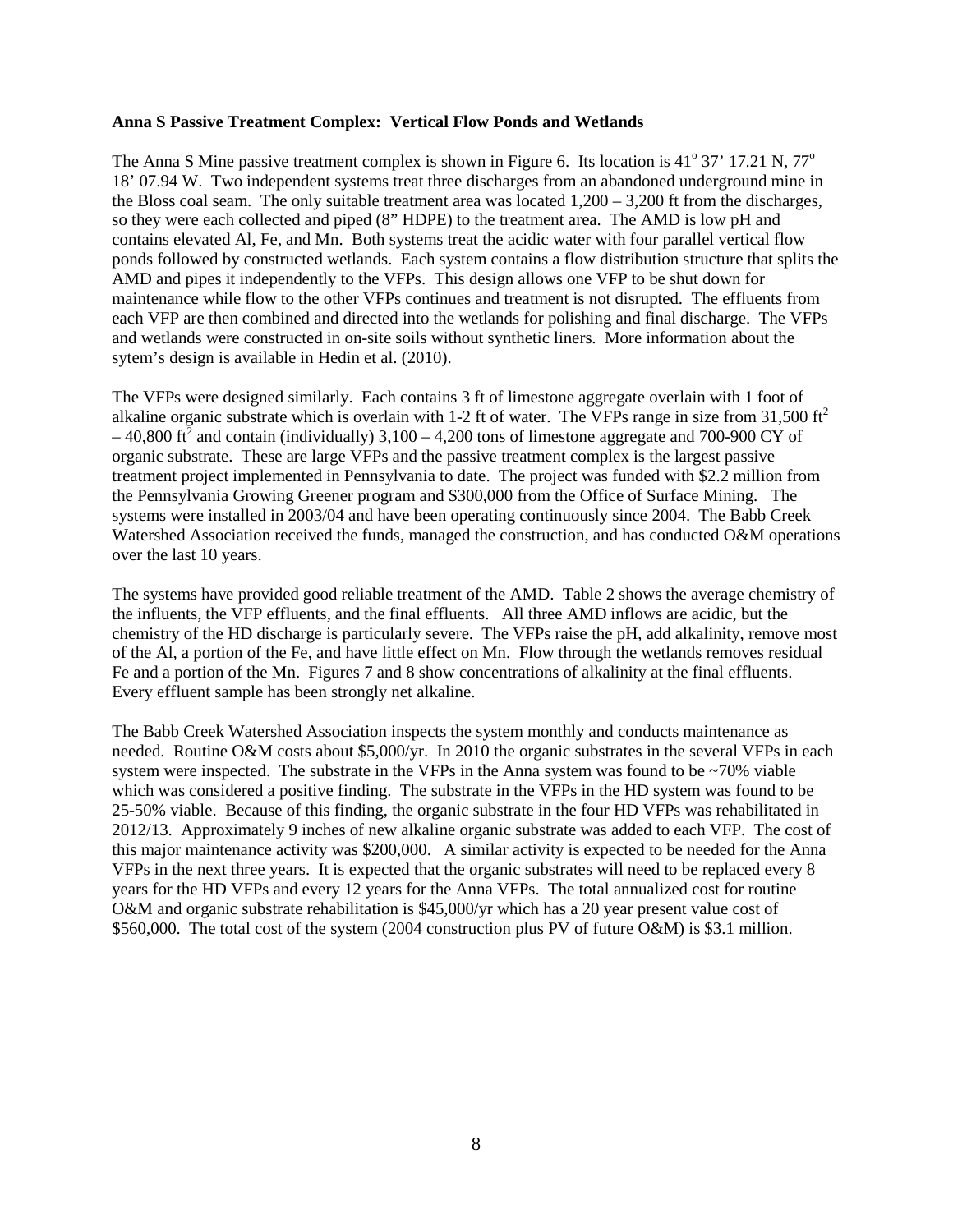

*Figure 6. Layout of the Anna S Mine Passive Treatment Complex. The Anna system includes the S1 and S2 discharge, VFPs 1 -4, and Wetland 4. The Hunters Drift system includes the HD discharge, VFPs 5-8, and wetlands 1-3.*

|                     | Flow | pH   | Alk      | Acid                     | Fe    | Al    | Mn   | <b>Sulfate</b> |
|---------------------|------|------|----------|--------------------------|-------|-------|------|----------------|
|                     | gpm  | s.u. |          | $mg/L$ CaCO <sub>3</sub> | mg/L  | mg/L  | mg/L | mg/L           |
| Anna S1 influent    | 223  | 3.2  | $\theta$ | 152                      | 7     | 12    | 8    | 359            |
| Anna S2 influent    | 36   | 3.8  | $\Omega$ | 37                       | $<$ 1 | 2     | 6    | 144            |
| VFPs effluent       | na   | 6.9  | 143      | $-104$                   | 4     | $<$ 1 | 7    | 328            |
| Anna final effluent | na   | 7.4  | 131      | $-97$                    | $<$ 1 | <1    | 4    | 321            |
|                     |      |      |          |                          |       |       |      |                |
| HD influent         | 253  | 2.8  | $\theta$ | 344                      | 34    | 33    | 7    | 536            |
| VFPs effluent       | na   | 6.8  | 174      | $-118$                   | 16    | $<$ 1 | 5    | 505            |
| HD final effluent   | na   | 7.4  | 140      | $-108$                   | <1    | $<$ 1 | 2    | 496            |

*Table 2. Average influent and effluent chemistry for the Anna S systems, 2004 – 2013.*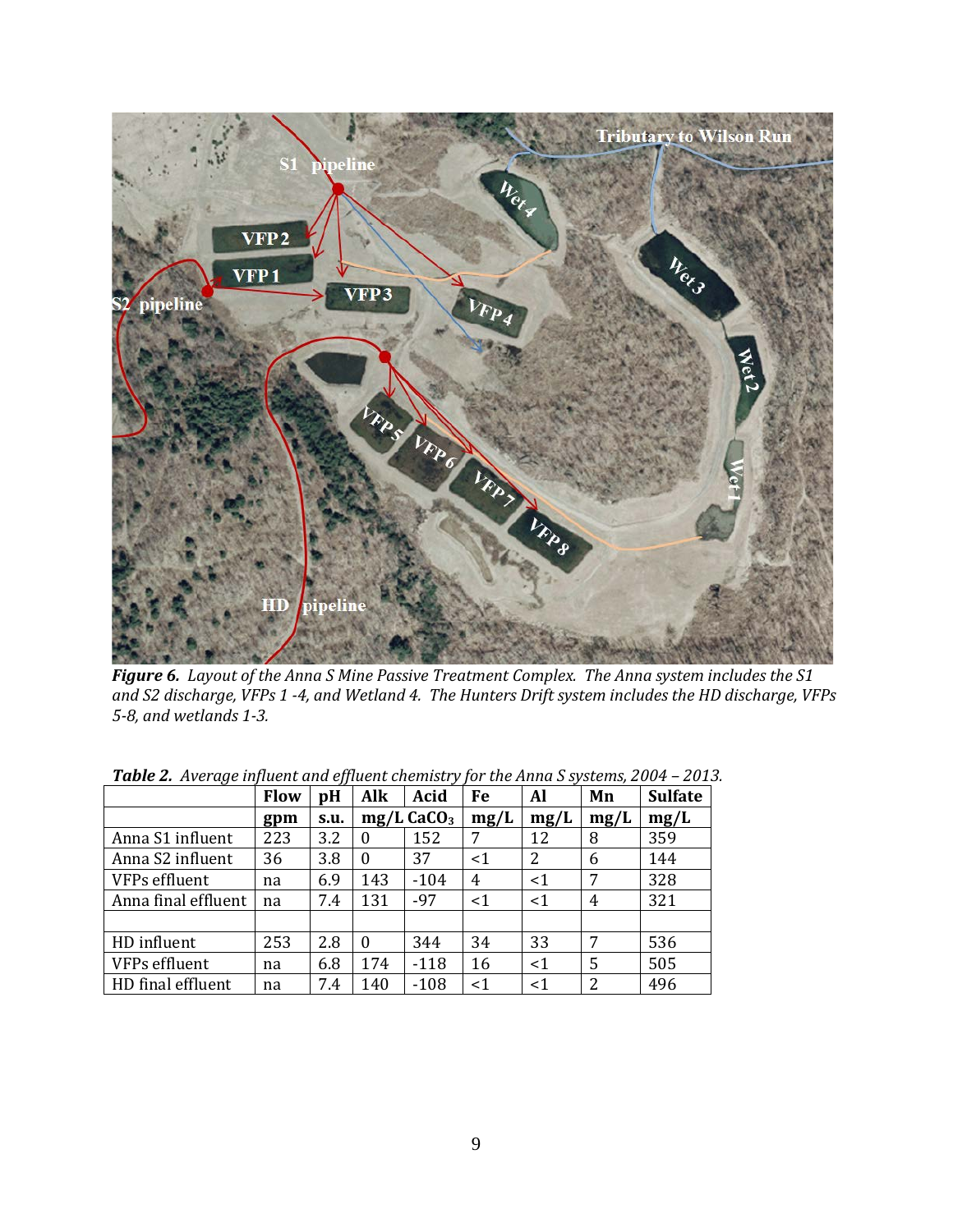

*Figure 7. Alkalinity concentration at the final effluent of Hunters Drift System*



*Figure 8. Alkalinity concentration at the final effluent of Anna S1 & S2 System*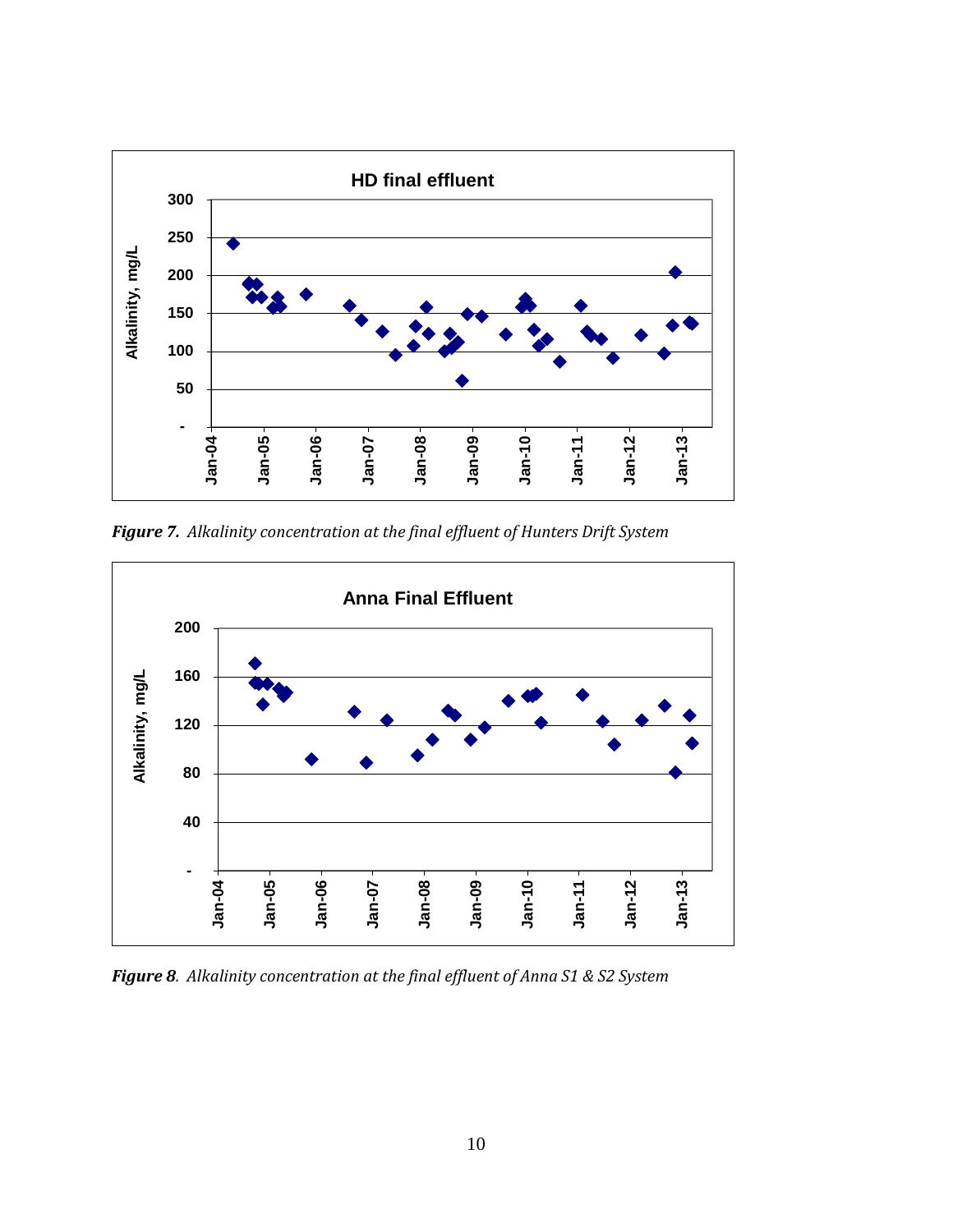#### **Tangascootac #1 Passive System: Drainable Limestone Bed**

The Tangascootac#1 passive system was initially installed in 2000 to treat an acidic mine spoil discharge contaminated with Al and Mn. Its location is  $41^{\circ}$  08' 37.36 N, 77° 38' 45.09W. The system did not perform well because of design and construction problems. In 2010 the system was rehabilitated and a 1,000 ton drainable limestone bed was installed. The cost of the rehabilitation was \$110,000, of which about \$80,000 was for the DLB. The project was funded by a Pennsylvania Growing Greener grant to the Clinton County Conservation District. The District managed the project and is responsible for system O&M.

The input to the system is a previously installed French drain that collects seepage from the mine spoil. A flow control structure directs up to 100 gpm of flow to the drainable limestone bed, which discharges to a settling pond. The drainable limestone bed is open to the atmosphere. Water enters on the surface and is collected at the bottom of the bed with an underdrain that discharges through a water level control structure that maintains the water level in the DLB about 6 inches below the surface of the limestone. The water level control structure is equipped with a gate valve in the bottom panel that automatically opens once/week and drains the limestone bed. The gate valve's operation is controlled by a computer that is powered with a solar panel (Agri Drain Smart Drainage System). By regularly draining the bed empty, the porosity of the limestone aggregate is maintained and the limestone is able to treat Alcontaminated AMD years longer than is the case without this activity (Wolfe and Hedin 2010).

Table 3 shows the average influent and effluent chemistry of the DLB during its first 3 years of operation. Figure 9 shows flow rates, influent acidity and effluent acidity. The flow rate has varied between 17 and 100 gpm. The system has generated a strongly net alkaline discharge on every sampling occasion. The system has lowered Al to less than 0.5 mg/L. The surprising aspect of the DLB's performance has been the removal of Mn (Figure 10). Since March 2011, the effluent Mn concentrations have been less than 0.5 mg/L.

The DLB is drained once/week. The drainage water flows to the final settling pond which has effectively retains the solids. The pond effluent has averaged less than 0.5 mg/L Al.

The draining of the limestone bed does not remove all of the metal solids and eventually the limestone aggregate will become fouled with solids and require rehabilitation. The cost to clean limestone in a DLB designed to facilitate the activity is about \$5/ton. This compares to a cost of approximately \$30/ton to replace the limestone. It is anticipated that the Scootac bed will need to be cleaned every 3-5 years at a cost of \$6,000 or an annualized cost of \$1,500/yr. Routine monitoring and O&M costs are about \$1,500/yr. The total annualized O&M cost is \$3,000/yr which has a 20 year present value of \$40,000. The total 20 year cost of the DLB (construction plus operation) is \$120,000.

|                     | <b>Flow</b> | pH            | Alk | Acid   | Fe      | Al      | Mn                        | SO <sub>4</sub> |
|---------------------|-------------|---------------|-----|--------|---------|---------|---------------------------|-----------------|
|                     | gpm         |               |     | mg/L   | mg/L    | mg/L    | mg/L                      | mg/L            |
| Influent            | na          | 4.0           |     | 91     | $0.2\,$ | 11.6    | 26.9                      | 975             |
| <b>DLB</b> Effluent | 48          | ີ<br>⇁<br>. ت | 215 | $-188$ |         | $0.1\,$ | $\boldsymbol{\varLambda}$ |                 |

*Table 3. Average influent and effluent chemistry for the Scootac DLB, Nov 2010 – Dec 2012*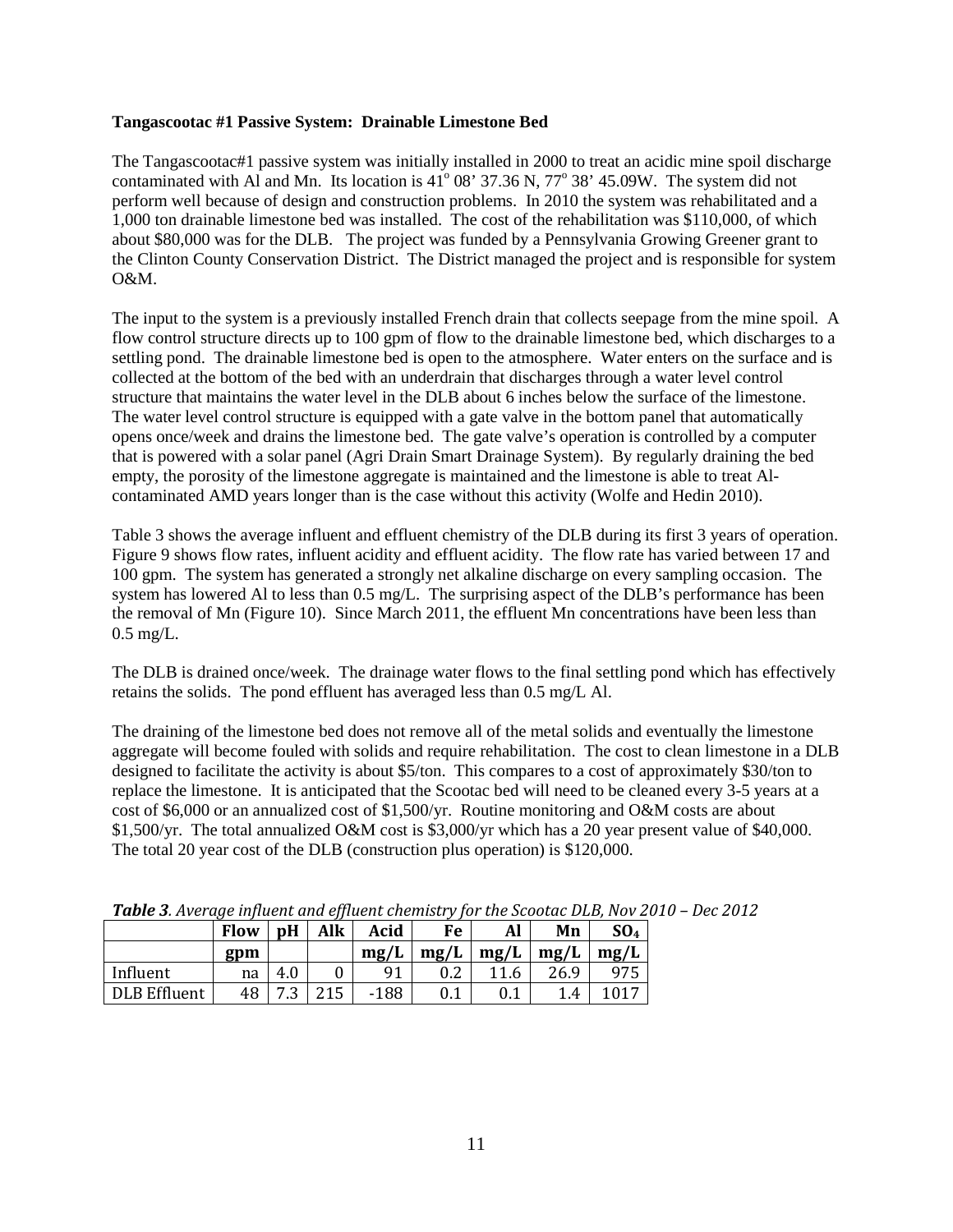

*Figure 9. Influent and effluent acidity and flow rates at the Scootac #1 DLB*



*Figure 10. Influent and effluent concentrations of Mn at the Scootac #1 DLB*